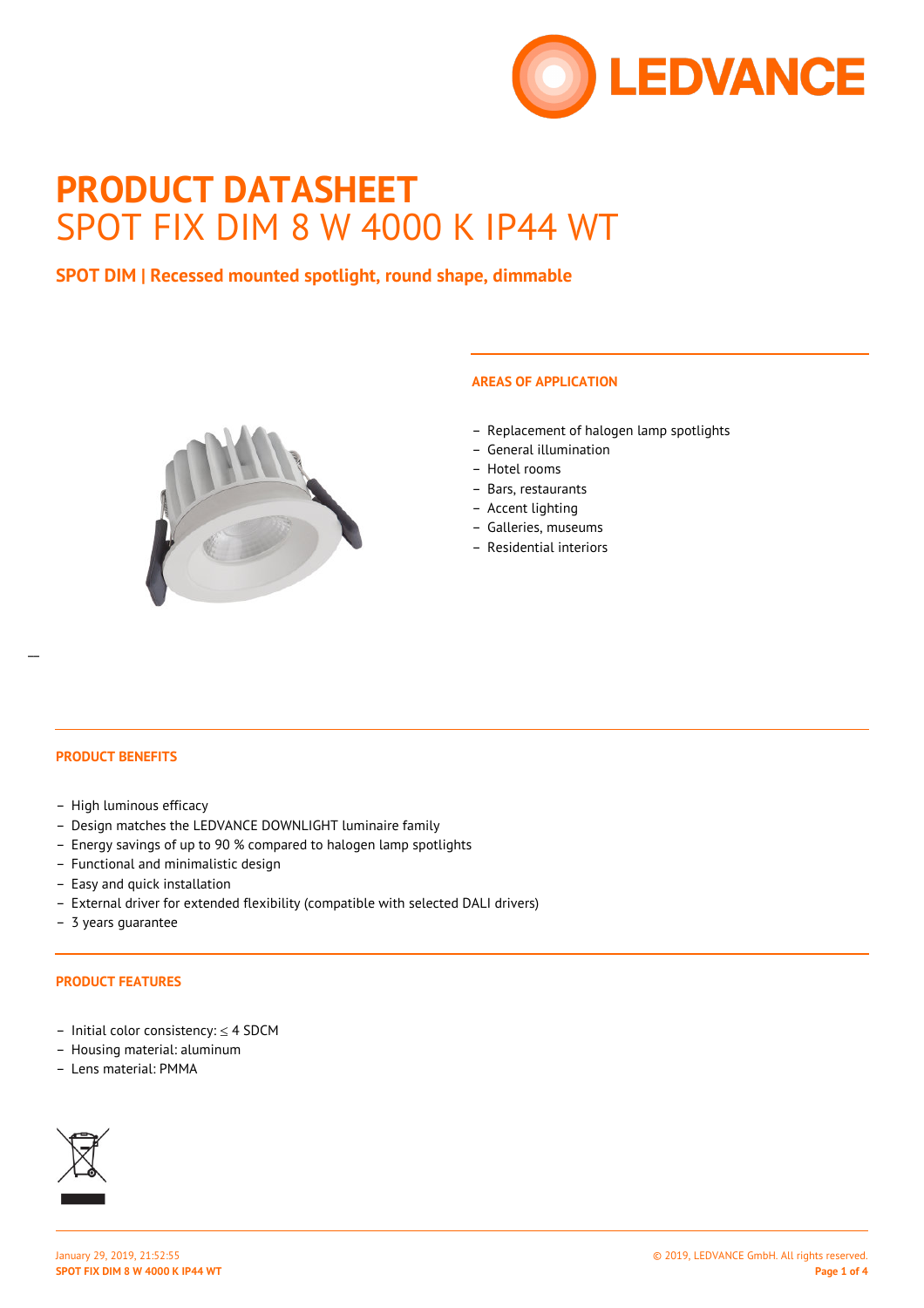## **TECHNICAL DATA**

#### Electrical data

| Nominal wattage        | 8.00 W                        |
|------------------------|-------------------------------|
| <b>Operating mode</b>  | Electronic control gear (ECG) |
| Nominal voltage        | 220240 V                      |
| Power factor $\lambda$ | >0.90                         |
| <b>Mains frequency</b> | 50/60 Hz                      |

## Luminaire control gear data

| ECG - Length                             | $120$ mm |
|------------------------------------------|----------|
| Max. no. of lum. on circuit break. B16 A | 200      |
| Max. no. of lum. on circuit break. C10 A | 100      |
| Max. no. of lum. on circuit break. C16 A | 200      |

## Photometrical data

| Color temperature                    | 4000 K     |
|--------------------------------------|------------|
| Luminous flux                        | 670 lm     |
| Luminous efficacy                    | 80 lm/W    |
| Standard deviation of color matching | $<$ 4 sdcm |
| Light color (designation)            | Cool White |
| Color rendering index Ra             | >80        |

## Light technical data

 $\overline{a}$ 

## Dimensions & weight



| <b>Diameter</b>       | 81.0 mm  |
|-----------------------|----------|
| <b>Height</b>         | 51.0 mm  |
| <b>Product weight</b> | 268.00 g |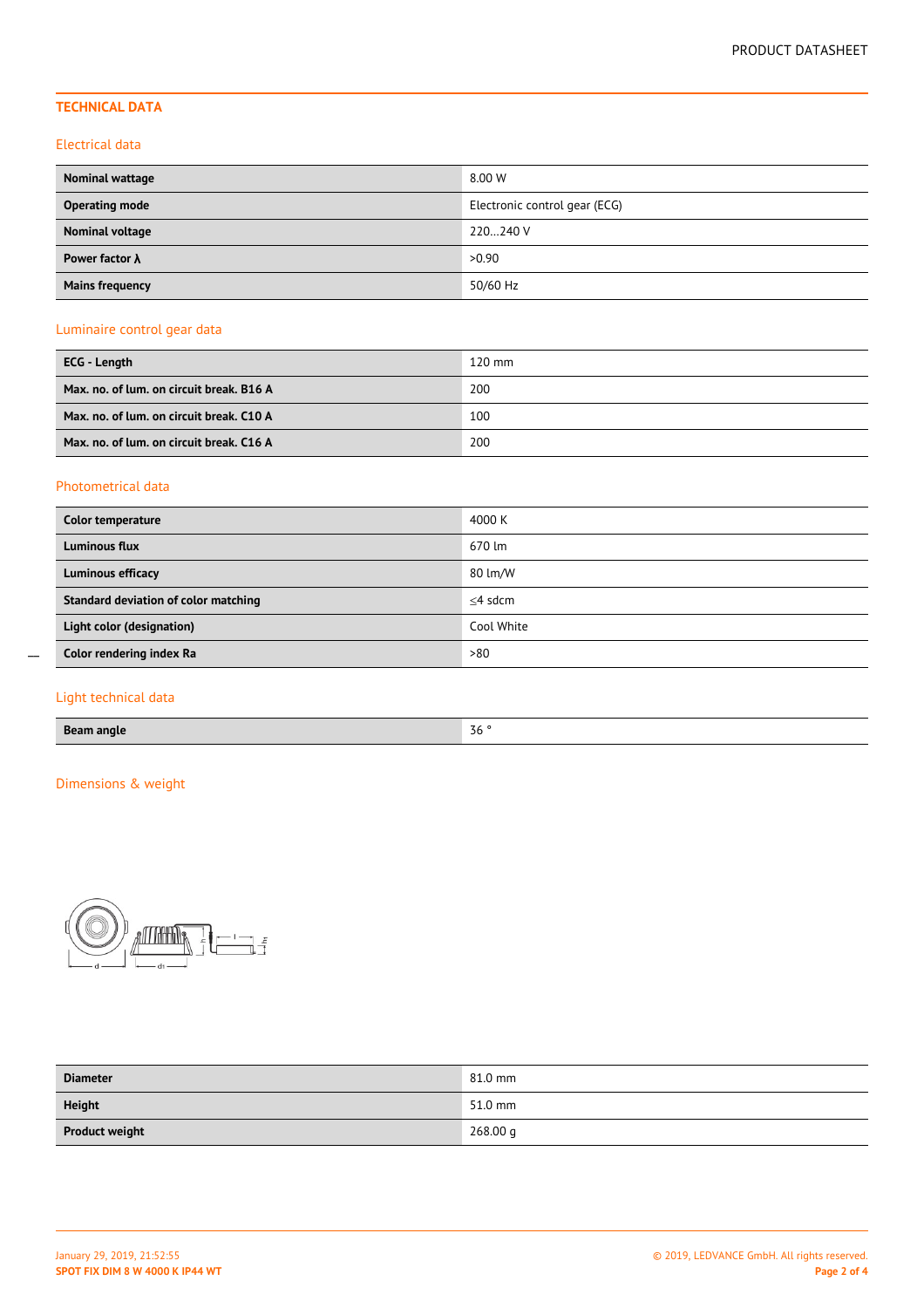| <b>Mounting diameter</b>                | 68 mm                        |  |  |  |  |
|-----------------------------------------|------------------------------|--|--|--|--|
| Colors & materials                      |                              |  |  |  |  |
|                                         |                              |  |  |  |  |
| <b>Body material</b>                    | Aluminum                     |  |  |  |  |
| <b>Housing color</b>                    | White                        |  |  |  |  |
| <b>Product color</b>                    | White                        |  |  |  |  |
| Temperatures & operating conditions     |                              |  |  |  |  |
| Ambient temperature range               | $-2045 °C$                   |  |  |  |  |
| Lifespan                                |                              |  |  |  |  |
| Lifespan L70 at 25 °C                   | 50000 h                      |  |  |  |  |
| Lifespan L80 at 25 °C                   | 40000 h                      |  |  |  |  |
| Lifespan L90 at 25 °C                   | 20000 h                      |  |  |  |  |
| Additional product data                 |                              |  |  |  |  |
| <b>Mounting type</b>                    | Recessed                     |  |  |  |  |
| <b>Mounting location</b>                | Ceiling                      |  |  |  |  |
| Capabilities                            |                              |  |  |  |  |
| <b>Dimmable</b>                         | Yes                          |  |  |  |  |
| Type of connection                      | Screw terminal, 2-Pole (L,N) |  |  |  |  |
| LED module replaceable                  | Not replaceable              |  |  |  |  |
| Certificates & standards                |                              |  |  |  |  |
| Protection class IK (shock resistance)  | IK06                         |  |  |  |  |
| Glow Wire Test according to IEC 695-2-1 | 650 °C                       |  |  |  |  |
| Photobio. safety group acc. to EN62471  | RG <sub>0</sub>              |  |  |  |  |
| <b>Protection class</b>                 | $\mathbf{II}$                |  |  |  |  |
| Type of protection                      | IP44                         |  |  |  |  |

 $\overline{a}$